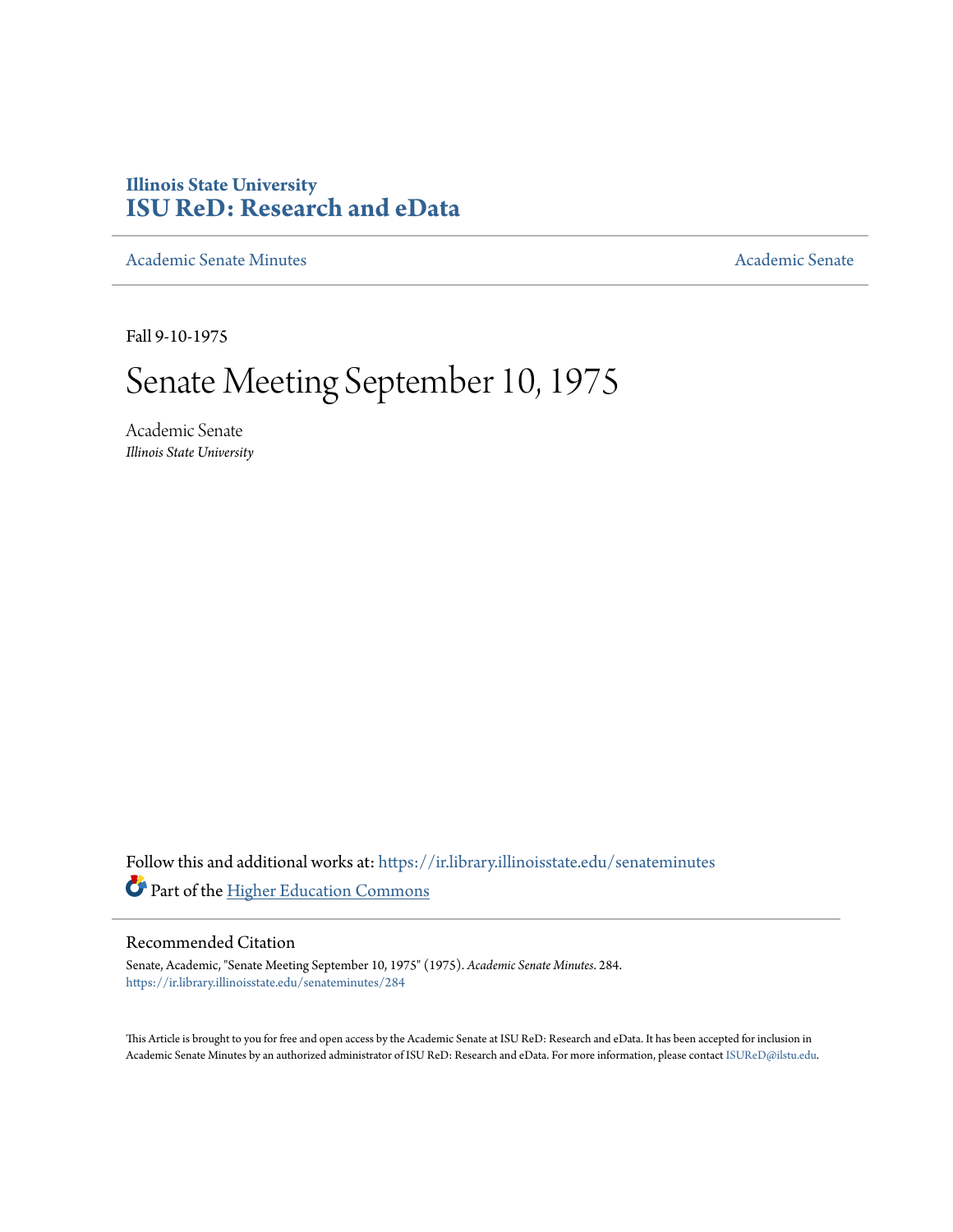#### SHUMAN, STANLEY ACADEMIC SERVICES

### ACADEMIC SENATE MINUIES

September 10, 1975

Volume VII, No.2

Contents

Call to Order Roll Call Approval of Minutes Resolution of Appreciation to Dean 3elshe Chairperson's Remarks Administrators' Remarks Remarks of Student Association President Change in Membership for Council for Teacher Education Election of Two Members for Faculty Status Committee Committee Reports Communications Adjournment

Appendix - Letter from Faculty Affairs Committee

Meetings of the Academic Senate are open to members of the University community. Persons attending the meetings may participate in discussion with the consent of the Senate.

Persons desiring to bring items to the attention of the Senate may do so by contacting any member of the Senate.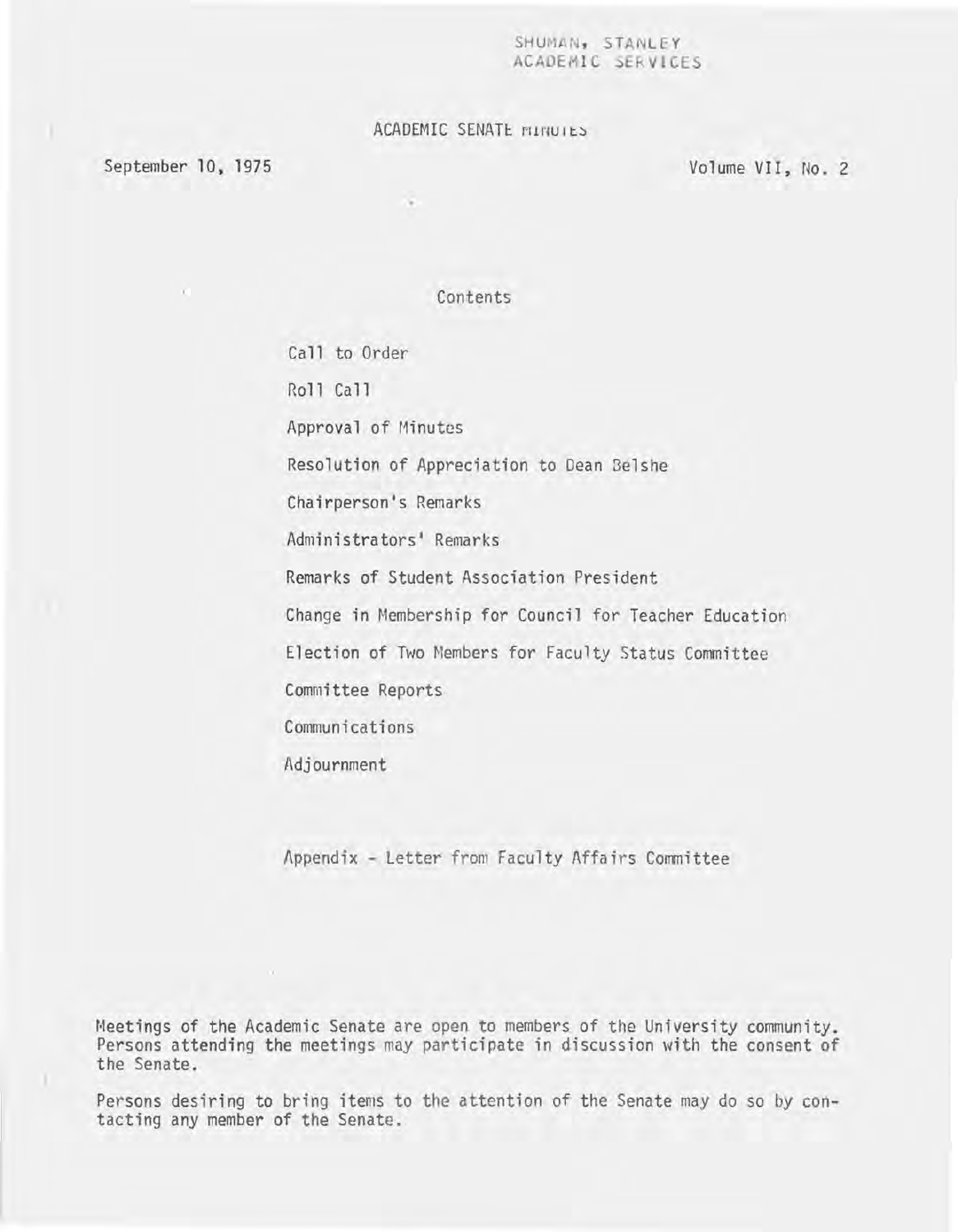Volume VII, No.2 September 10, 1975

#### Call to Order

The meeting was called to order by Chairperson Quane at 7:05 p.m. in 401 Stevenson.

#### Roll Ca 11

Roll call was taken, and a quorum was present.

#### Approval of Minutes

VII, 20 A motion (Cohen, Upton) to approve the minutes of August 27 was made. Mr. Banks asked that on page one, in the next to last line, the words "a case" be deleted. The minutes were approved as amended.

#### Resolution re Dean Belshe

At a previous meeting the Academic Senate requested the Secretary to write a resolution in appreciation of Dean Belshe's service as chairperson of the University Budget Team. Chairperson Quane read the statement:

The Academic Senate does hereby express its appreciation to Dean Francis B. Belshe for his skillful and professional performance of the duties of Chairperson of the Budget Team for Illinois State University.

#### VII, 21 A motion (Madore, Budig) to accept the resolution was approved.

#### Chairperson's Remarks

Chairperson Quane stated that the election of the Panel of 10 and the Advisory Committee on Affirmative Action for Minorities had been delayed because there is still not a sufficient number of nominees. Chairperson Quane requested the senators to provide names of candidates and their vitae.

Mr. Hanrath reported that the Academic Senate softball team had been defeated on Sunday. He said he was sorry everyone couldn't make it to the game.

Chairperson Quane reported that two alternates have been moved up to regular positions on committees because of resignations from those committees. Diane De Long replaces Joe Honan, presently on leave, on the Economic Well Being Committee; Leah Wilcox replaces R. D. Goodwin on the Entertainment Committee.

#### Administrators' Remarks

President Budig stated that the University has established a record enrollment of 19,048 on campus. The total enrollment for this year will very easily surpass the previous record established in 1972. This record represents a 1,000 student increase. Off campus enrollment is expected to be approximately 2500 .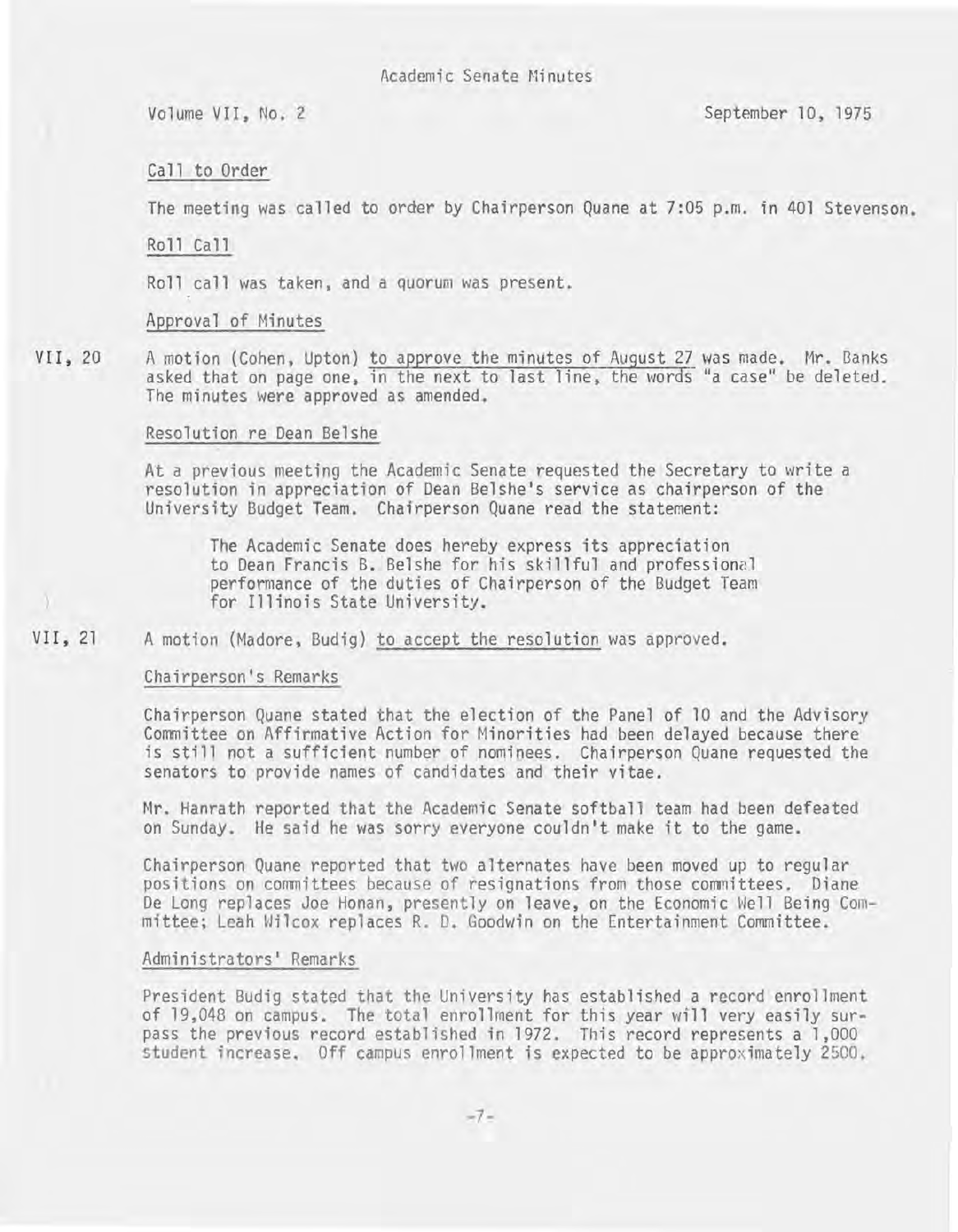The University's total enrollment will therefore be well over 21,000. He stated that it might be worth noting that the full-time equivalency figure has gone up from 16,543 to 17,397, an increase of 854 in full-time equivalency category. The record figure on campus does not include adult and continuing off-campus enrollment. President Budig stated that he hoped to report those figures at the next Senate meeting.

Provost Horner reported that he had received information about White House Fellowships. In this program several people are chosen to serve as special assistants to the Vice President and to various Cabinet officials. The pro-<br>gram is extensively competitive. If anyone is interested in participating in the program, Dr. Horner stated that he would supply the application forms.

#### Remarks of Student Association President

Hs. Holmberg stated that she would be delivering the State of the Student Association message next Sunday at 6:00 p.m. and invited those interested to come.

ACTION ITEMS:

#### 1. Change in Membership for Council for Teacher Education

Ms. Upton stated that this came about through Dean Moore. The Council would like more student input. She urged that this change be adopted. She stated that the method of selecting students for the committee would not be changed from the present procedure. A motion (Maxwell, Carlile) to approve the change was approved.

#### 2. Election of Two Hembers for Faculty Status Committee

Ballots were distributed for the election of two members to the Faculty Status Committee to replace Carmen Richardson and Gary Erisman.

While ballots were being tallied for FSC, committee reports were begun.

#### Committee Reports

Rules Committee - Mr. Law reported that the Rules Committee minutes were in error concerning the bicycle proposal. He stated that on Wednesday, October 1, an open hearing would be held to discuss committee selection procedures. The meeting will be at 8:00 p.m.; the place will be announced later.

Academic Affairs Committee - Ms. Chesebro reported that upcoming items from the Academic Affairs Committee would be the policy on withdrawal and on overloads. Academic Standards Committee has forwarded their proposal to the departments for comments. If your department has not already responded, Hs. Chesebro urged that it do so.

Faculty Affairs Committee - Mr. Smith read a letter from the committee<br>to Richard Salome in regard to the letters sent to faculty members regarding overdue parking fines. (See appendix) Mr. Smith stated that work sessions would be held on October 1 in Stevenson 408 on financial exigency. He stated

VII, 22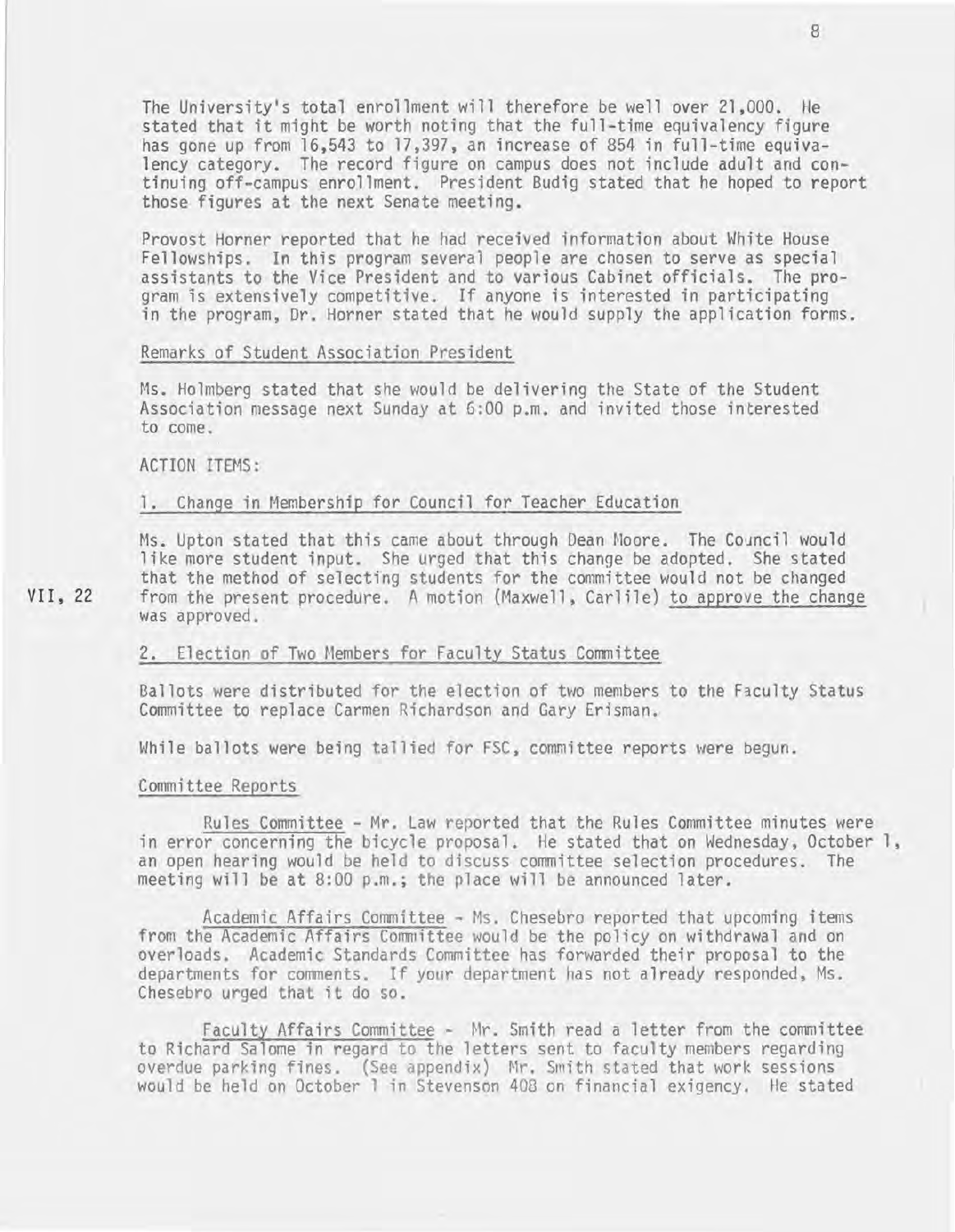that he has had responses from the IAHE, AAUP, and Student Association. The next meeting of the committee will be next Wednesday at 7:30 p.m. in Stevenson 308. Revisions in the APT process will be discussed, as will the report on temporary faculty. The last item is directly related to a memorandum regarding temporary rfghts and responsibilities. Mr. Smith was asked if those items would be brought to the Senate. Mr. Smith stated that they would be.

Administrative Affairs Committee - Ms. Stone reported that the committee would be meeting at 5:30 p.m. on the nights of the Senate meetings. She also stated that two weeks from tonight is the Chicago Symphony, and asked that some consideration be given to changing the Senate meeting. Mr. Quane stated that the Executive Committee would consider the matter.

Student Affairs Committee - Mr. Maxwell reported that the committee has not had a meeting yet. He asked if the members would stay for a few minutes after the Senate meeting so that arrangements could be made to have a meeting.

Mr. Quane reported that the index to the minutes, both Volume V and Volume VI, was on the table.

Executive Committee - Mr. Hanrath reported that in the minutes of the September 3 meeting it stated that the previous chairpersons of the Parking Committee and Dr. Morris had been invited to the Executive Committee. He stated that this meeting with them had been rescheduled to October 1.

The results of the balloting on FSC were announced. No candidate received a majority on the first bal lot. A run-off election was held between Easson, Rich, Sian, and Weede.

#### Communications

Ms. Holmberg voiced the concern of students over the actions of SCERB. She stated that several students who were arrested in the December drug busts were sent to SCERB. She stated that there was concern over whether this was the right thing to do, if we are putting people in a double jeopardy situation, if such action is appropriate. She stated that the Student Affairs Committee would look at the whole regulation concerning drugs in this area.

The results of the balloting on FSC were announced. Kay Easson and John Rich were elected to the Faculty Status Committee.

#### Adjournment

VII, 23

A motion (Cohen, Boldt) to adjourn was approved. The meeting adjourned at 7:40 p.m.

For the Academic Senate,

Robert D. Young, Secretary

RDY:pl